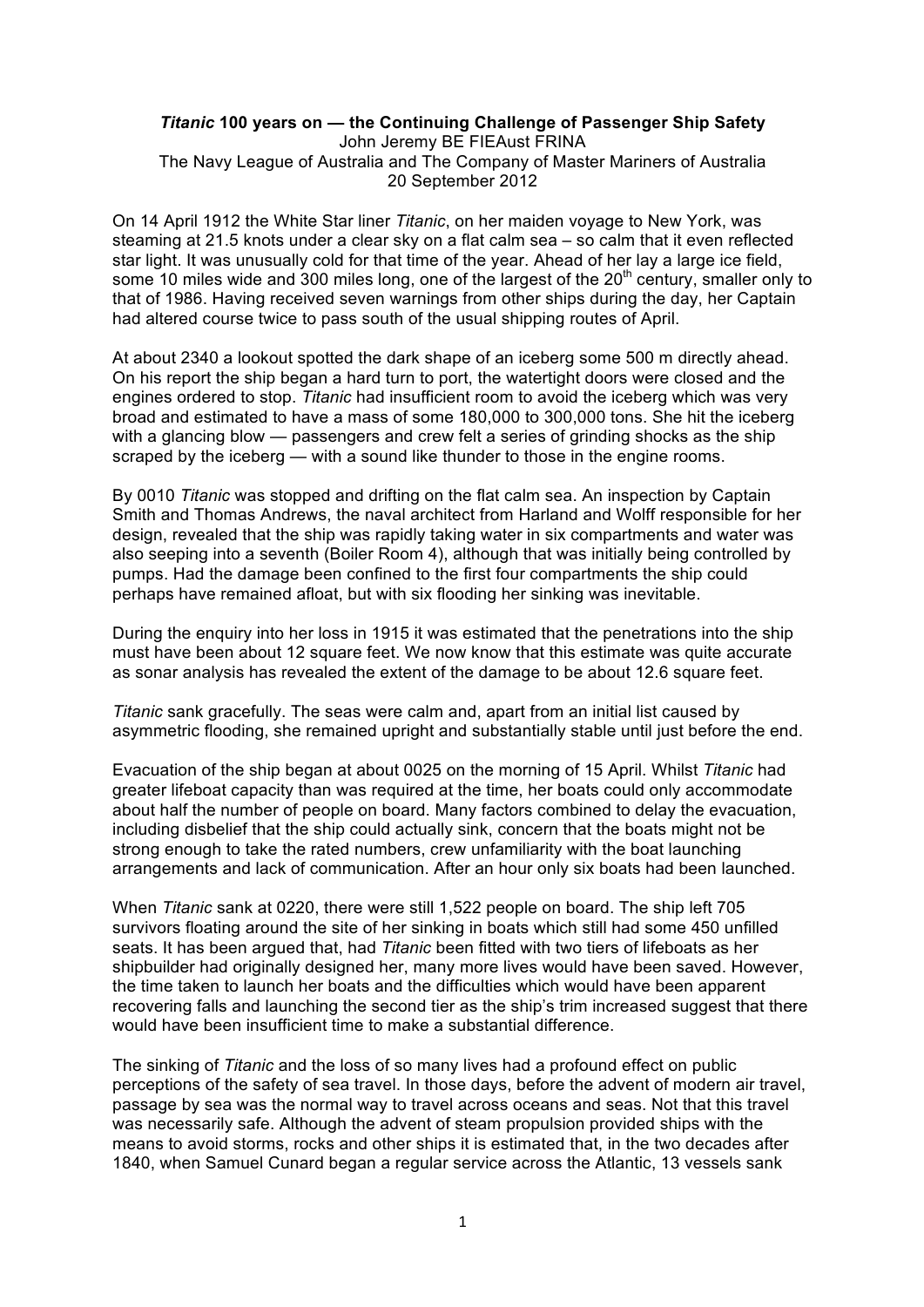with the loss of 2.200 lives. Many people were still in peril on the sea and in the late 19<sup>th</sup> and early 20<sup>th</sup> Century between 700 and 800 lives were lost annually from British ships alone.

During the first decade of the  $20<sup>th</sup>$  Century the size of passenger ships grew rapidly, and *Titanic* and her sisters typified the modern high-speed passenger ship and fostered a sense of security which was destroyed when *Titanic* went down.

In response to this disaster the British Government organised an international conference in London to develop international regulations for the safety of ships. Representatives of 13 countries attended the conference and the Convention which resulted was adopted on 20 January 1914. The Convention was to enter into force from July 1915 but World War I intervened although many of the Convention's provisions were adopted by individual nations.

The 1914 Convention introduced international requirements for the safe navigation of all merchant ships; the provision of watertight and fire-resistant bulkheads; life-saving appliances and fire prevention and fire fighting appliances on passenger ships. Other requirements dealt with the carriage of radiotelegraphy equipment for ships carrying more than 50 persons and the Conference also agreed on the establishment of a North Atlantic ice patrol.

Another conference was held in London in 1929 attended by 18 countries. It updated the 1914 convention and revised the international collision regulations.

Spurred by advancing technology the third SOLAS Convention was held in 1948. In the same year a United Nations conference in Geneva established the Inter-Governmental Maritime Consultative Organisation — now the International Maritime Organisation (IMO). It was intended that this body would keep the Convention up to date.

In 1948 improvements were made to requirements for watertight subdivision in passenger ships; stability standards; the maintenance of essential services in emergencies; structural fire protection, including the introduction of three alternative methods of subdivision by means of fire resistant bulkheads, and the enclosure of main stairways. The Collision Regulations were also revised and regulations concerning the safety of navigation, meteorology and ice patrols were brought up to date.

It took so long for the IMO Convention to be ratified that the new organization did not meet until 1959 when it was decided to adopt a new Convention rather than update that of 1948. Fifty five countries attended the 1960 SOLAS conference and the new Convention included many technical improvements. Many safety measures which had once applied only to passenger ships were extended to cargo ships, notably those dealing with emergency power and lighting and fire protection. The radio requirements were again revised and provision was made for the carriage of liferafts, which had developed to such an extent that they could be regarded as a partial substitute for lifeboats in some cases.

SOLAS 1960 was amended several times over the following years however the time it took for sufficient countries to accept the amendments so that they could come into force prevented the process from being effective. The Convention provided for amendments to come into effect 12 months after two thirds of the contracting parties to the parent convention accepted them. It soon became apparent that amendments would be out of date before they became international law.

Accordingly IMO decided to introduce a new SOLAS Convention which would enable future amendments to become effective in a reasonable period of time. Seventy-one countries attended the 1974 SOLAS conference and the Convention it adopted included a new tacit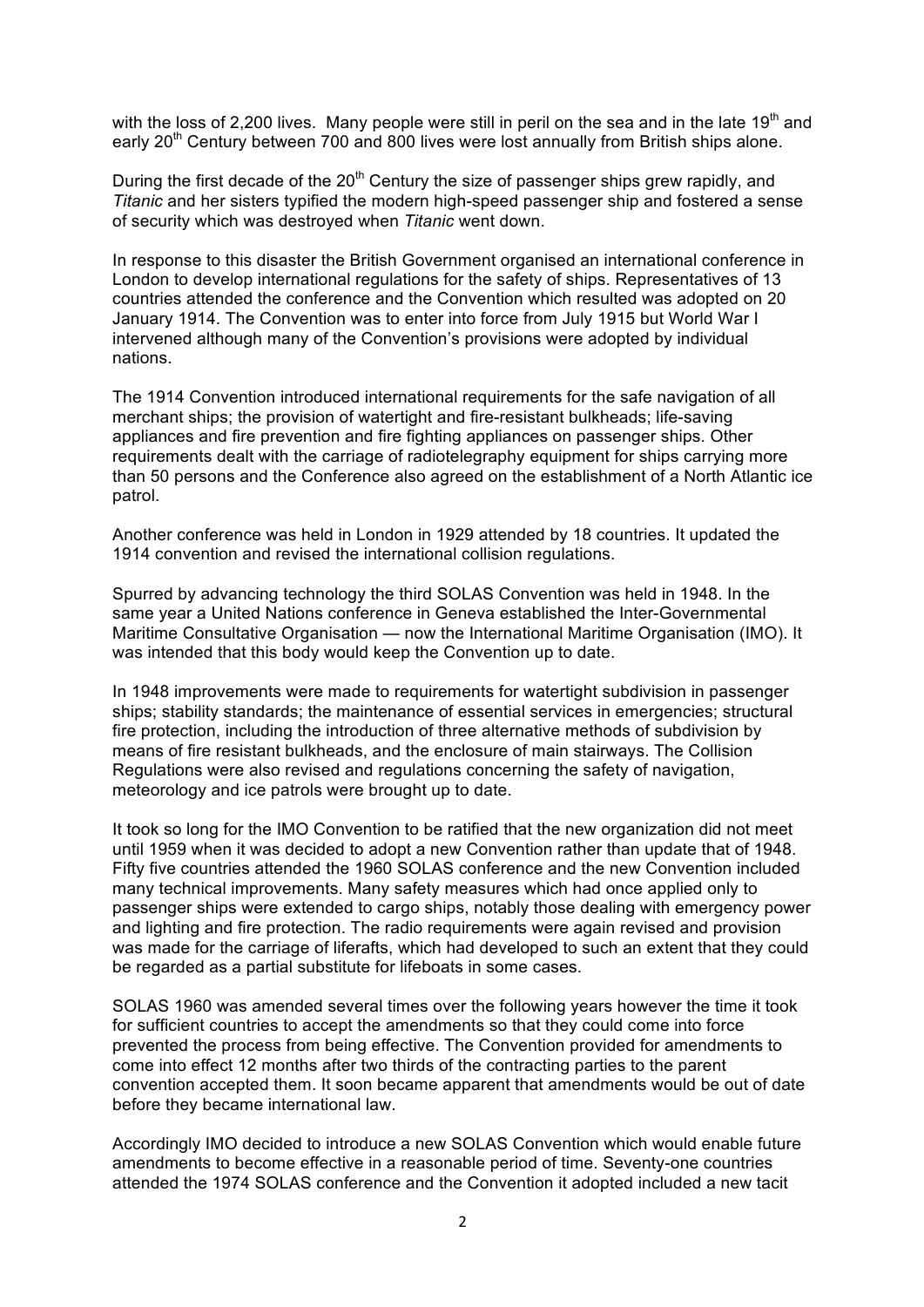acceptance procedure which reversed the approval process – that is, amendments are deemed to be accepted within two years unless they are rejected within a specified period by one third of the contracting governments or by contracting governments whose combined merchant fleets represent not less than 50% of world gross tonnage.

The 1974 Convention finally came into force on 25 May 1980. Meanwhile a number of accidents to tankers prompted a conference on tanker safety which resulted in a 1978 Protocol which came into effect in May 1981. Since it came into effect, SOLAS 1974 has been amended many times. Notably, the 1983 amendments made changes to lifeboat requirements. Partially or totally enclosed lifeboats were required to have engines and, on passenger ships, such boats were required to be provided on each side for not less than 50% of the persons on board. Totally enclosed lifeboats must be capable of righting themselves automatically if they capsize. Rescue boats — that is, boats which are designed to rescue persons in distress and to marshal survival craft — were also required.

One important new 1983 requirement was that survival craft on passenger ships must be capable of being launched with their full complement of persons and equipment within 30 minutes from the time the abandon ship signal is given. Survival craft must also be capable of being launched when the ship has a list of 20 degrees in either direction, an increase on the 15 degrees required by SOLAS 1974.

In most of the passenger ship losses which have involved large loss of life, hypothermia has severely affected the survival prospects for people in the water. None of the 1500 people who ended up in the sea when *Titanic* sank were alive when rescue arrived one hour and fifty minutes later. During World War II, the Royal Navy lost some 45,000 men at sea, of whom it is estimated 30,000 died of drowning and hypothermia. The 1983 SOLAS amendments addressed this problem with the requirement for partially or totally enclosed lifeboats, some of which may be substituted by liferafts, and the provision of immersion suits and thermal protective aids. The amendments also took into account modern technology like the development of marine evacuation systems involving the use of slides, similar to those installed on aircraft.

In March 1987 the roll-on/roll-off passenger ferry *Herald of Free Enterprise* capsized and sank shortly after leaving Zeebrugge in Belgium. The accident resulted in the deaths of 193 passengers and crew members and led to demands for action to improve the safety of a ship type which had proved outstandingly successful from a commercial point of view. Shortly after the accident the United Kingdom came to IMO with a request that a series of emergency measures be considered for adoption. The subsequent amendments dealt with the integrity of the hull and superstructure, damage prevention and control and required that indicators be provided on the navigating bridge for all doors which, if left open, could lead to major flooding of a special category space or a ro-ro cargo space. A new regulation included requirements for supplementary emergency lighting for ro-ro passenger ships.

One of the most important amendments was designed to improve the stability of passenger ships in the damaged condition. It took into account such factors as the crowding of passengers on to one side of the ship, the launching of survival craft on one side of the ship and wind pressure. It also stipulated that the maximum angle of heel after flooding should not exceed 15 degrees.

In 1990 important changes were made to the way in which the subdivision and damage stability of cargo ships is determined. They apply to ships of 100 metres or more in length built on or after 1 February 1992.

The amendments introduce subdivision and damage stability requirements for cargo ships based upon the so-called "probabilistic" concept of survival, which was originally developed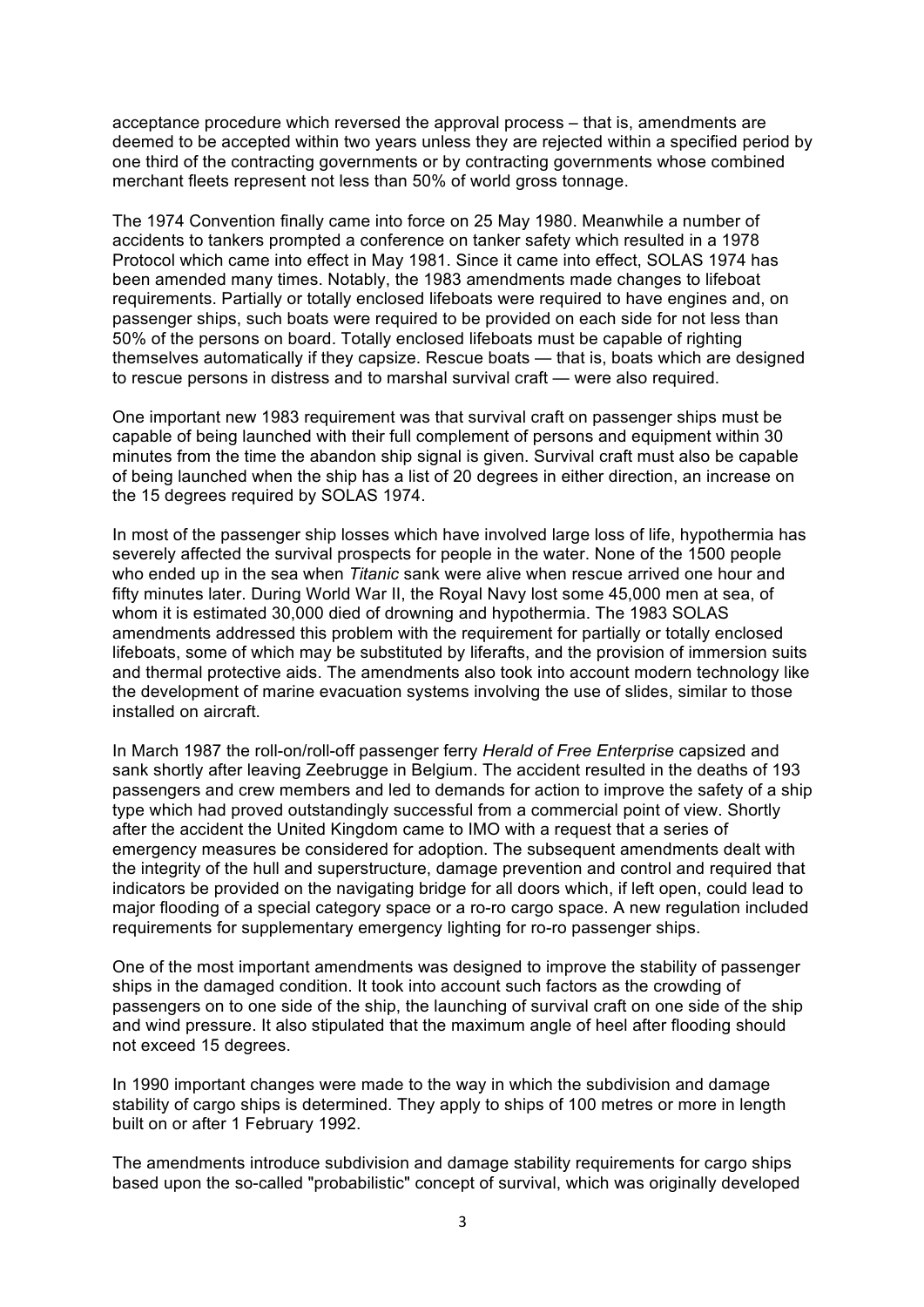through the study of data collected by IMO relating to collisions. This showed a pattern in accidents which could be used in improving the design of ships: most damage, for example, is sustained in the forward part of ships and it seemed logical, therefore, to improve the standard of subdivision there rather than towards the stern. Because it is based on statistical evidence as to what actually happens when ships collide, the probabilistic concept provides a far more realistic scenario than the earlier "deterministic" method, whose principles regarding subdivision were theoretical rather than practical in concept.

I don't intend to spend too much time tonight outlining all the changes made during the 1980s and 1990s. Suffice to say that there were many changes to communications, fire protection, emergency systems and ship operation.

Since the 1974 SOLAS conference the size of merchant ships has increased enormously. This drawing illustrates just how much ships have changed since the time of *Titanic*. Whilst liner services by passenger ships may have been superseded by aircraft, cruise ships have grown dramatically in size and number and have introduced new features which present particular safety challenges. For example, many incorporate large atriums within the superstructure. Atriums are defined as public spaces which span three or more decks and contain combustibles such as furniture and enclosed spaces such as shops, offices and restaurants. 1991 regulations made it mandatory for such spaces to be provided with two means of escape, one of which gives direct access to an enclosed vertical means of escape. Such spaces must be fitted with a smoke extraction system, which can be activated manually as well as by a smoke detection system, and are to be fitted with automatic sprinkler systems.

For ro-ro passenger ships further major changes to rules were designed to improve safety after the *Estonia* loss in September 1994 when more than 850 people died. *Estonia,* like *Herald of Free Enterprise* in 1987, sank because so much water had built up on the cargo decks that stability was impaired and the ship capsized. New regulations seek to ensure that ships remain safe even with 0.5 m of water on the vehicle deck.

I have already mentioned the changes which took effect in 1992 for the determination of the damaged stability of cargo ships. When this new method of probabilistic damage stability was adopted a proposal was put to IMO that it should be extended to passenger ships. This extension was completed on 1 January 2009 when the methodology was harmonised for passenger and cargo ships by regulations which are known as SOLAS 2009.

Many factors affect the capability of a ship to sustain damage arising from a collision at sea, including location of the damage, subdivision, loading, permeability, and sea state. It is possible to assess the ability of a ship to survive given the probability that the ship may experience an incident will result in the flooding of a certain compartments and yet retain sufficient stability and buoyancy. Assessing a ship design to SOLAS 2009 is not a trivial task — it must not only take into account watertight subdivision but also fire bulkheads, openings, cross flooding sections, permeability, horizontal escape routes, access hatches, air pipes and other penetrations. It has been estimated that designers of even small cruise ships may have to assess some 15,000 damage cases taking up to 12 hours of computing time. This methodology would be impossible without the modern computer.

Whilst many of the SOLAS regulations have been developed as a result of tragedies like *Titanic*, *Herald of Free Enterprise* and *Estonia*, the rapid increase in the size of modern cruise liners has prompted the industry itself to become proactive to ensure the safety of these large ships and the passengers and crew who may number up to six thousand. In May 2000 the entire IMO membership agreed to consider passenger ship safety issues as a whole with the result that in July 2010 new regulations came into force for new passenger ships over 120 m with three or more vertical fire zones.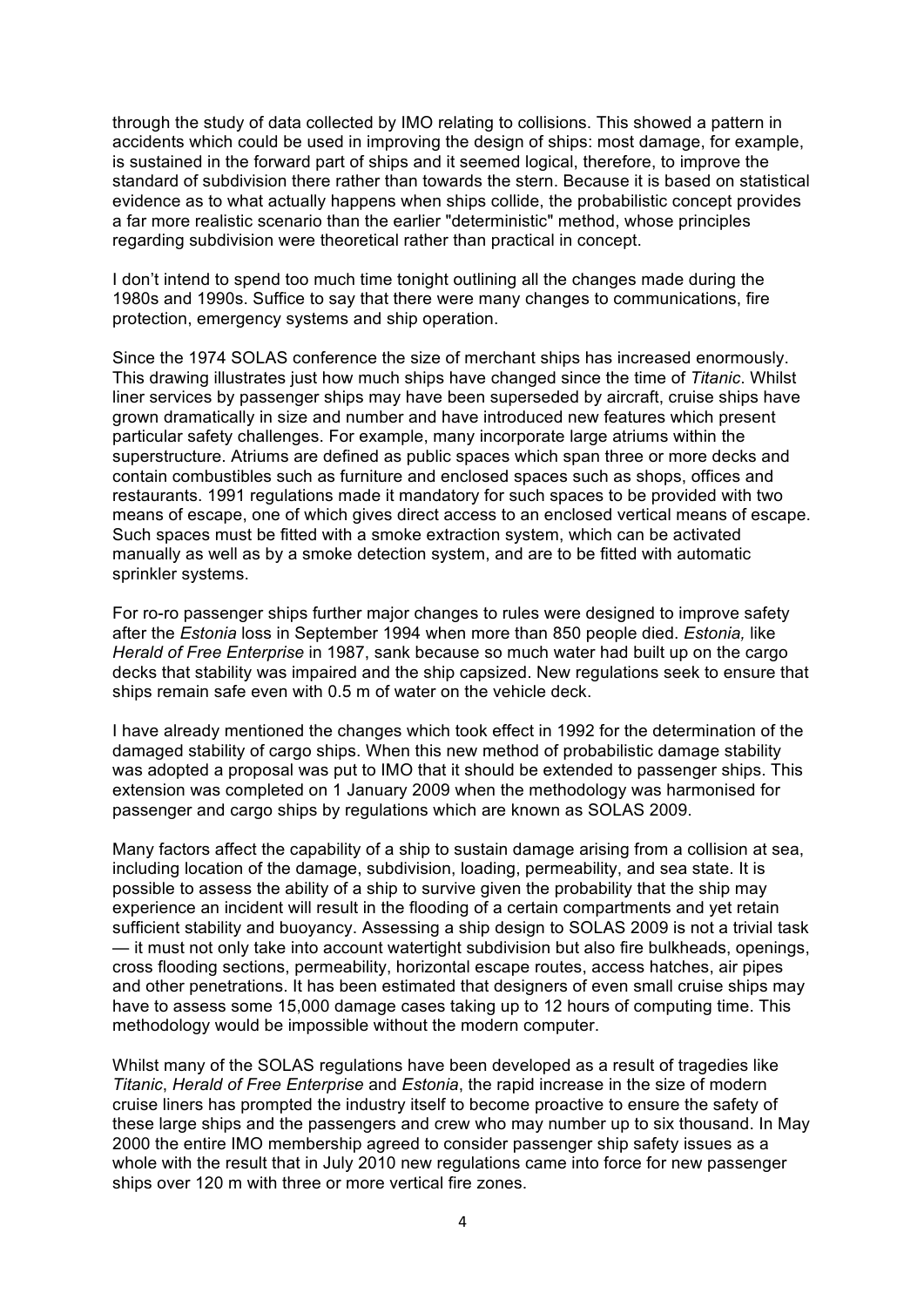The guiding principals adopted by the Maritime Safety Committee, the IMO body responsible, were:

- The regulatory framework should place more emphasis on the prevention of a casualty from occurring in the first place.
- Future passenger ships should be designed for improved survivability so that, in the event of a casualty, persons can stay safely on board as the ship proceeds to port.
- The regulatory framework should permit alternative designs and arrangements in lieu of the prescriptive regulations provided that at least an equivalent level of safety is achieved.
- Passenger ships should be crewed, equipped and have arrangements to ensure the safety of persons on board for survival in the area of operation, taking into account climatic conditions and the availability of SAR functions.
- Passenger ships should be crewed and equipped to ensure the health-safety, medical care and security of persons on board until more specialised assistance is available.

Draft regulations and guidelines were accepted in November 2006. They incorporate two new concepts: "casualty thresholds" and "safe areas". The new "casualty threshold" provisions specify the design criteria for the extent of damage future passenger ships must be able to withstand and still safely return to port under their own power. If this casualty threshold is exceeded (i.e., the damage is such that return to port under power is not possible), then the ship is to remain viable for a minimum of 3 hours to allow for safe and orderly abandonment.

During the development of the "safe return to port" criteria a number of questions began to surface, such as where the passengers and crew go during such a casualty bearing in mind that the fire and/or flooding may still be active (but contained) as the ship proceeds to the nearest port. The new "safe area" provisions establish that the persons on board the ship must be protected from hazards to life or health and provided with basic services. Essentially, a safe area is any space which is not flooded or any space outside the main vertical (fire) zone in which a fire has occurred. The basic services, which include such necessities as water, medical care, protection from weather, etc., must be available in the safe areas.

## **Safe Return to Port**

New passenger ships will have to be designed to be capable of safely returning to port after fire or flooding damage which has resulted in any one space or watertight compartment becoming a complete loss — even main propulsion spaces or the bridge. The following essential services must remain operational:

- Propulsion
- Steering systems and steering-control systems
- Navigational systems
- Systems for fill, transfer and service of fuel oil
- Internal communication between the bridge, engineering spaces, safety centre, firefighting and damage control teams, and as required for passenger and crew notification and mustering
- External communication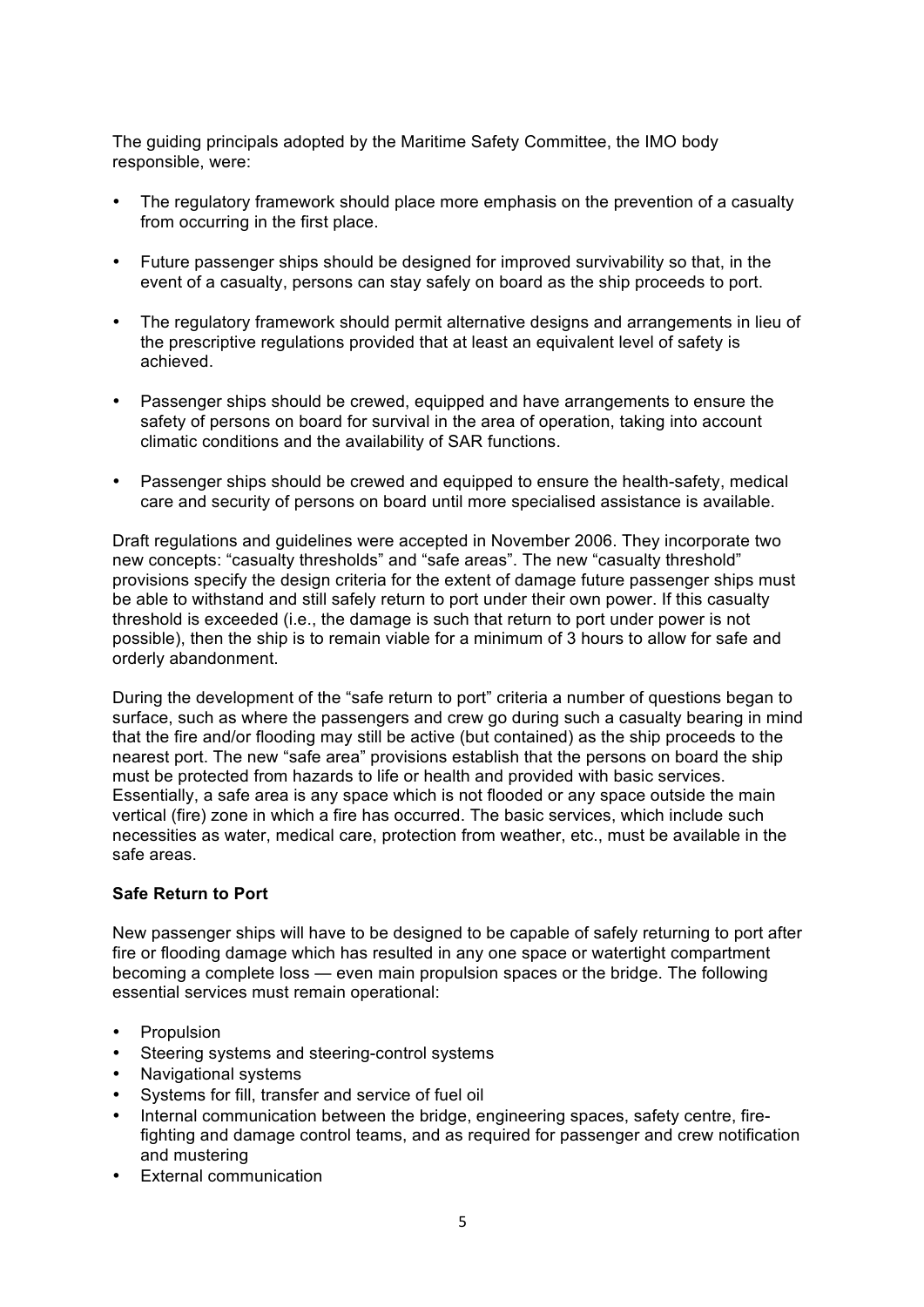- Fire main system
- Fixed fire-extinguishing systems
- Fire and smoke detection system
- Bilge and ballast system
- Power-operated watertight and semi-watertight doors
- Systems intended to support "safe areas"
- Flooding detection systems
- Other systems vital to damage control efforts

# **Safe Areas**

In safe areas the following basic services must be available:

- Sanitation
- Water
- Food
- Alternate space for medical care
- Shelter from the weather
- Means of preventing heat stress and hypothermia
- Light
- Ventilation

If the return-to-port casualty threshold is exceeded then the following essential systems must remain operational to support an orderly evacuation and abandonment of the ship:

- Fire Main
- Internal communications (in support of fire-fighting as required for passenger and crew notification and evacuation)
- Means of external communications
- Bilge systems for removal of fire-fighting water
- Lighting along escape routes, at assembly stations and at embarkation stations of lifesaving appliances
- Guidance systems for evacuation

## **Safety Centres**

To assist the management of emergencies, safety centres are now required on or adjacent to the bridge. The centre must be able to monitor and control:

- All powered ventilation systems
- Fire doors
- General emergency alarm system
- Public address system
- Electrically powered evacuation guidance systems
- Watertight and semi-watertight doors
- Indicators for shell doors, loading doors and other closing appliances
- Water leakage of inner/outer bow doors, stern doors and any other shell door
- Television surveillance system
- Fire detection and alarm system
- Fixed fire-fighting local application systems
- Sprinkler and equivalent systems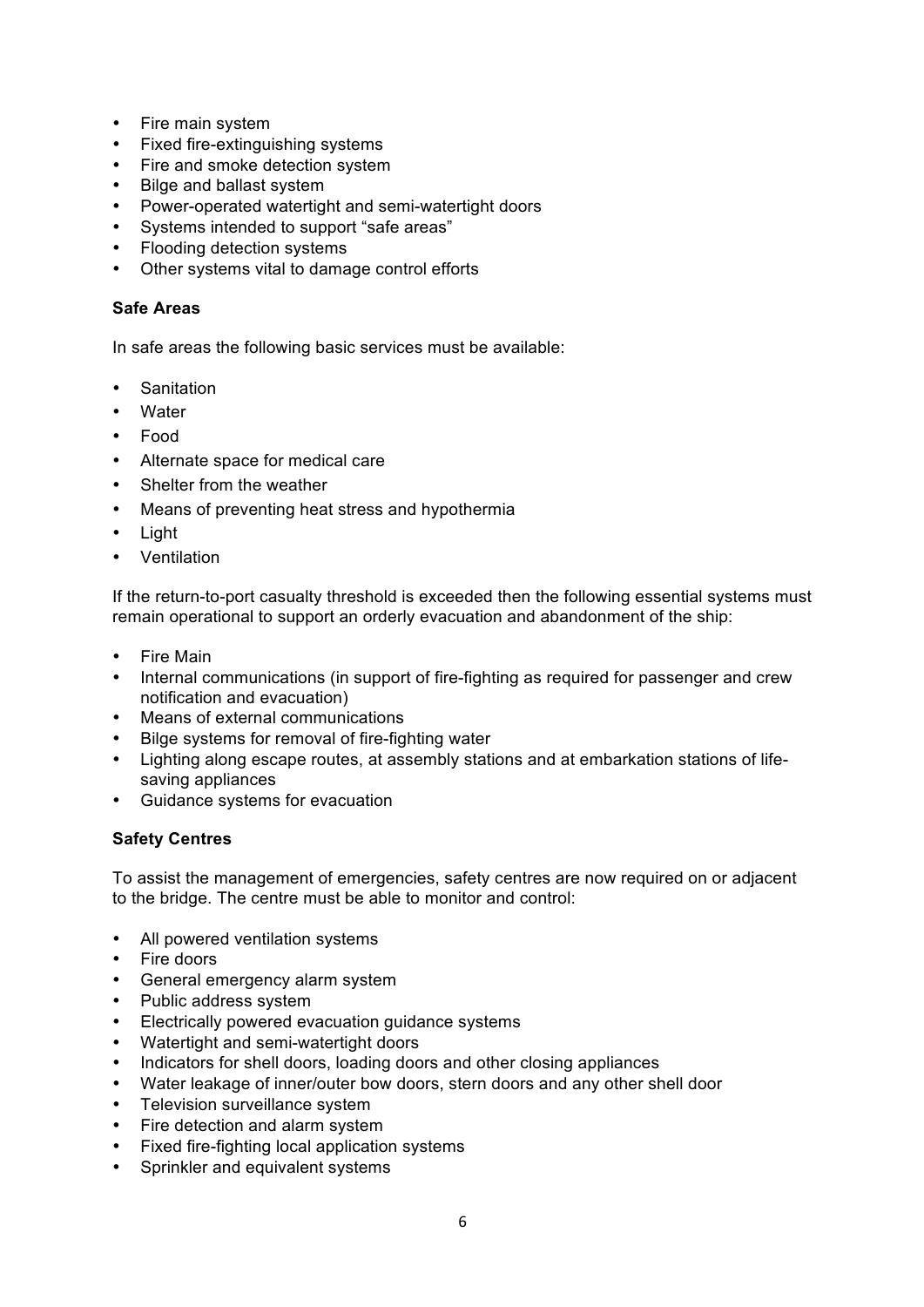- Water-based systems for machinery spaces
- Alarm to summon the crew
- Atrium smoke extraction system
- Flooding detection systems
- Fire pumps and emergency fire pumps

### **Remote Area Operations**

The Maritime Safety Committee of IMO has given considerable consideration to the risks of operation of passenger ships in remote areas. Whilst Antarctica is clearly a remote area, it also depends very much on the number of people at risk and the availability of search and rescue services.

The loss of the Antarctic expedition ship *Explorer* in November 2007 after striking hard ice drew attention to the problems faced in Antarctic waters when a ship has to be abandoned. This time other ships were fortunately not far away and all passengers and crew survived after having been adrift in boats for five hours but the outcome could have been very different.

The solution largely lies with ship management but mandatory performance standards have been drafted to require that all types of ships be equipped with an efficient means for rapidly recovering people from survivor craft.

One of the most onerous requirements of the 1983 SOLAS amendments is the requirement that it should take no more than 30 minutes to prepare and launch the lifeboats and life rafts from a passenger ship once the passengers are actually assembled. There were no specific regulations on the complete timeframe for the total evacuation process. The IMO MSC has since issued guidelines for evacuation analysis for new and existing passenger ships.

Passengers do not respond immediately to an emergency and there was little data on the behaviour of passengers in an emergency environment. In 2005 sea trials of ship evacuation response times took place on the ferry *Grimaldi* during a voyage between Rome and Barcelona. This data was incorporated into a new analysis protocol. The guidelines call for ship evacuation times to be assessed during the design process. The recommended maximum allowable total passenger ship evacuation time is 60 to 80 minutes, depending on the size of the ship. The protocol specifies a minimum of four evacuation scenarios based on a number of assumptions about passenger and crew behaviour. Advanced methods of assessment may include computer simulations which seek to model the passengers and crew as unique individuals with specific capabilities and response times. On hearing an alarm passengers may do nothing until they see some evidence of the emergency. People may try to leave by the route they arrived in a space rather than taking the emergency exit route. Some may search for members of family or other groups. Much work has been done on evacuation simulation in buildings and aircraft and modern computer simulations build on the technology of the gaming and film CGI industries. However, the simulations assume that the crew will immediately be at evacuation duty stations ready to assist the passengers and that the passengers will follow the signage and crew instructions.

There are, however a number of significant differences between an evacuation from a ship or a building or aircraft. Both the latter may be full of smoke, panic and other distractions but in a ship the following factors also come into play:

- Ship motion
- Ship floating position
- The evacuation system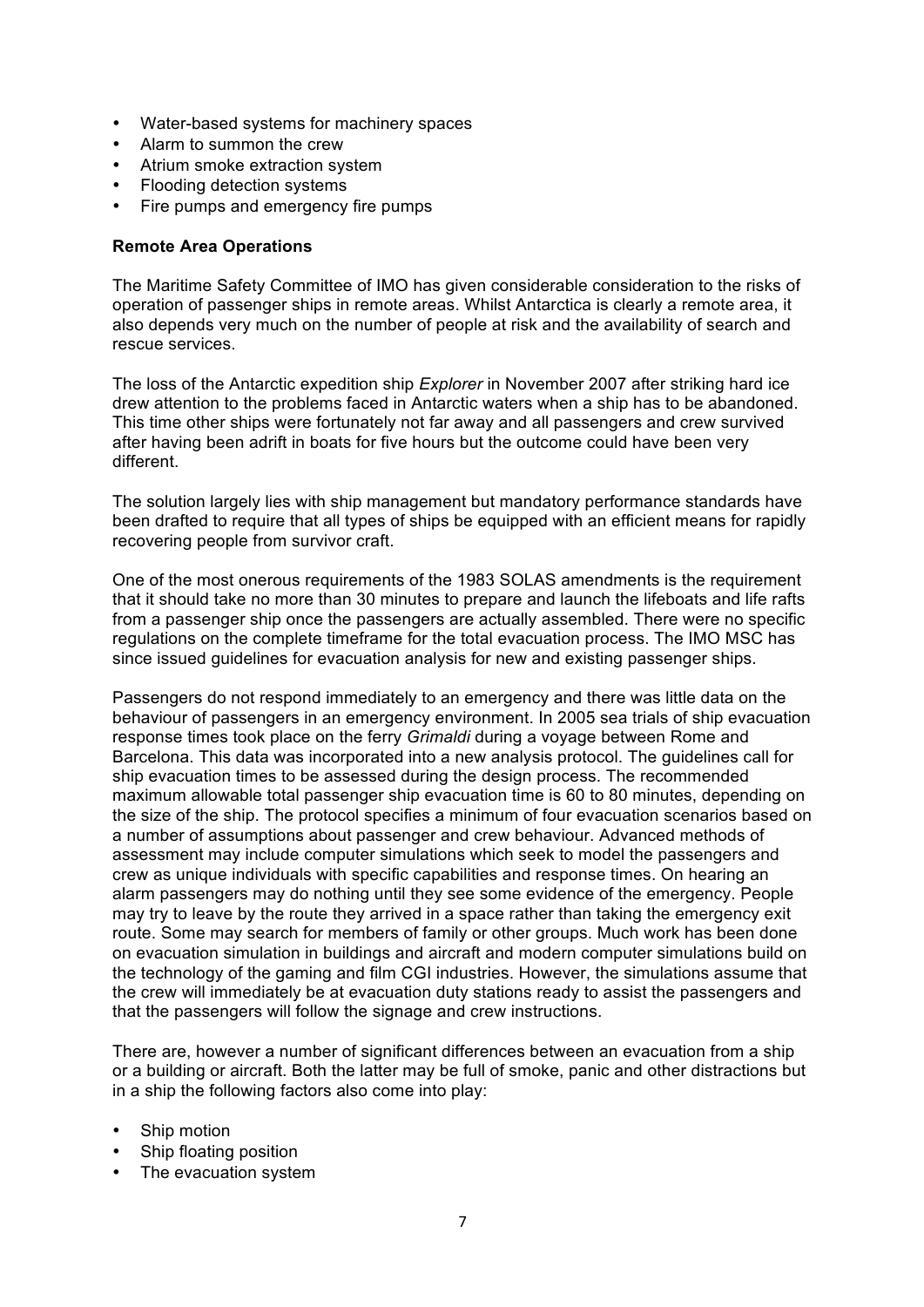- The lifejacket retrieval process
- The ratio of the number of crew to number of passengers

A current project, SAFEGUARD, is aimed at providing realistic information to software designers based on further actual trials. The information gathered will be presented at a conference in December this year and it is hoped that IMO will use it to improve present simulation guidelines.

All this work has been brought into sharp focus by the loss of the 114,000 GRT liner *Costa Concordia* on 13 January 2012. The ship suffered massive underwater damage when she hit a reef close to shore which opened up a 50 m gash in her port side flooding the engine room and resulting in loss of power, apart from emergency supplies. Her complement comprised 3,229 passengers and 1,023 crew. *Costa Concordia* was a relatively new ship, completed in July 2006.

Fortunately, the incident occurred in clear weather and calm seas, close to shore and rescue services. Nevertheless, it took six hours to evacuate the ship. The operation was complicated by her capsize but fortunately the ship did not sink in deep water. Had the incident occurred in a more remote area and in less benign conditions, the outcome could have been very different.

Following this accident, IMO issued interim safety recommendations for operators of passenger ships on 25 May 2012. The recommendations include:

• carrying additional lifejackets, to be readily accessible in public spaces, at the muster/assembly stations, on deck or in lifeboats, so that in the event of an emergency passengers need not return to their cabins to retrieve the lifejacket stored there;

• reviewing the adequacy of the dissemination and communication of the emergency instructions on board ships;

• carrying out the muster for embarking passengers prior to departure from every port of embarkation, if the duration is 24 hours or more;

• limiting access to the bridge to those with operational or operationally related functions, during any period of restricted manoeuvring, or while manoeuvring in conditions that the master or company bridge procedures/policy deems to require increased vigilance (e.g. arrival/departure from port, heavy traffic, poor visibility); and

• ensuring that the ship's voyage plan has taken into account IMO's Guidelines for voyage planning, and, if appropriate, guidelines on voyage planning for passenger ships operating in remote areas.

How safe are modern passenger ships? The answer is: Very. A recent report, *Safety and Shipping 1912–2012*, prepared by Cardiff University and Allianz Insurance makes very interesting reading. The report observes that:

• Despite a trebling of the world fleet to over 100,000 ships in 2010, and a total fleet tonnage now approaching 1 billion gross tonnes, shipping losses have decreased significantly from 1 ship per 100 per year (1912) to 1 ship per 670 per year in 2009.

• Marine transport can be regarded as one of the safest means of passenger transport overall: in Europe, it is ranked after rail, air and bus/coach as the fourth safest means, with far lower fatal accident rates than car, motorcycle, bicycle or walking.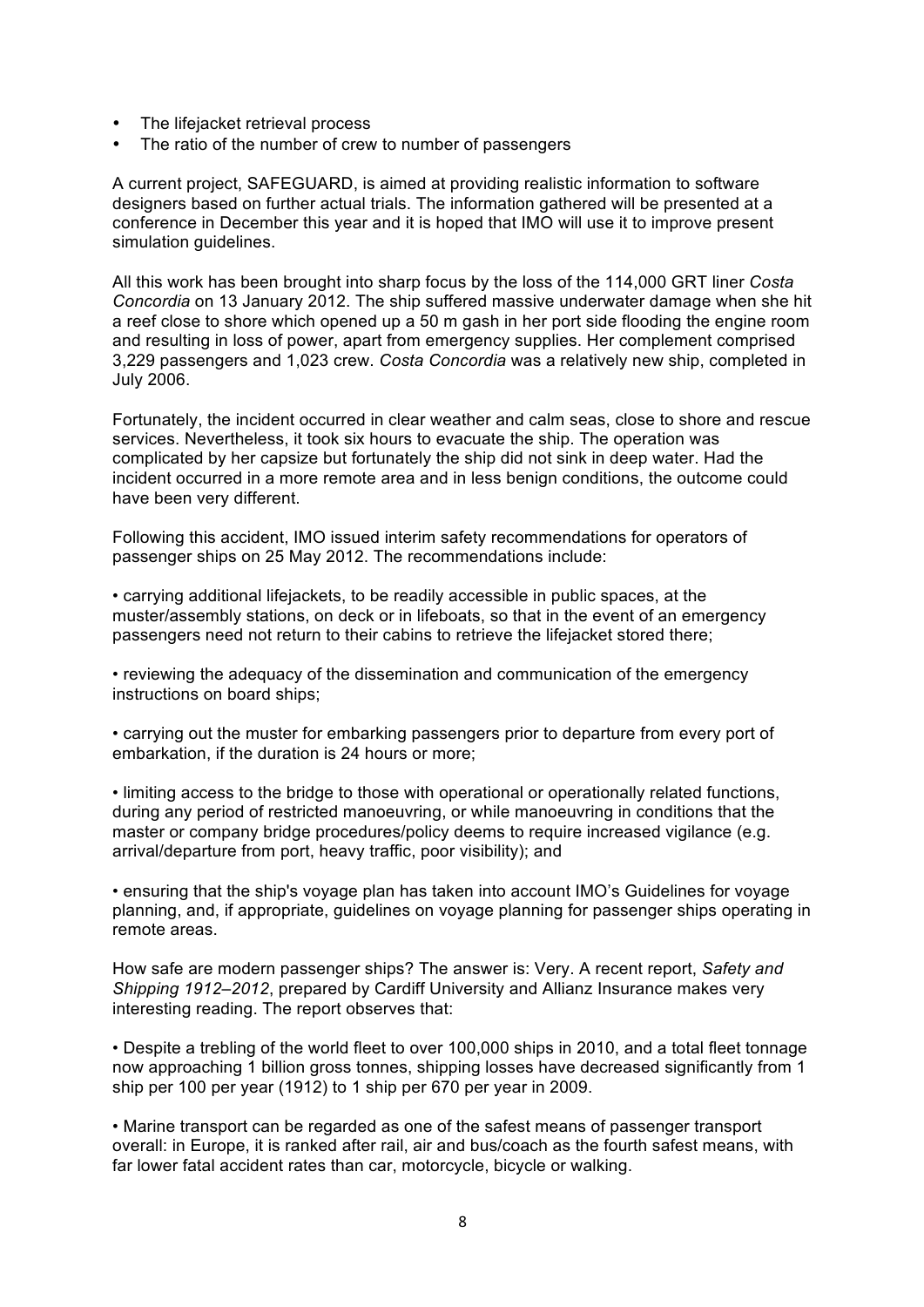• However, seafaring remains dangerous as a profession. While professional seafarer fatality rates have fallen – for example, in the UK per 100,000 seafarer-years, from 358 (in 1919) to 11 in 1996-2005 – this fatality rate is still twelve times higher than in the general workforce. Despite inconsistent data, other country statistics appear to be considerably higher.

• Most losses can be attributed to 'human error' – a broad category estimated to be responsible for between 75%-96% of marine casualties. Pressures of competition (often shore-based) and fatigue are frequently cited as significant causes.

This last point is significant. We can design very safe ships but the human element is mostly out of the naval architect's control. Safety of passengers is greatly enhanced if the accident can be prevented in the first place. In the event that an accident occurs, then passenger survival will be further enhanced if the crew of the ship is well drilled, experienced and disciplined and can supervise evacuation in an orderly manner.

It is not surprising that the Cardiff University/Allianz report places human error at the top of the list of key risks to the future safety of shipping. The other risks identified by the report are shown on this slide:

- Human error
- Competition
- Piracy
- Use of non-OEM parts
- Over-dependence on technology
- Lack of skilled workforce
- Increasing ship sizes
- Ice shipping
- Non-standardized training
- Poor monitoring and enforcement of regulation
- Complacency
- Non-sector specific Safety Management systems
- Reduced crewing numbers
- Crew fatigue
- Classification and Flag: potential for conflicts of interest
- Poor communications
- Operational pressures
- Bureaucracy onboard
- Build quality
- Inspections
- ECDIS implementation
- Commerciality of Class and flag

There is another factor which we must keep in mind. Most of the very large cruise ships in service today are relatively new and are operated by large and, hopefully, responsible and competent companies. The Carnival Corporation alone owns and operates about 49% of them. One day the ships will be replaced in these fleets and sold on to other owners who might not maintain them to a high standard or operate them as safely. A major accident with very large loss of life at some time in the future is not inconceivable.

## **Footnote**

This paper was presented at the Boulton Lecture in Sydney 20<sup>th</sup> September 2012, which was a joint function of the Navy League of Australia and the Company of Master Mariners of Australia.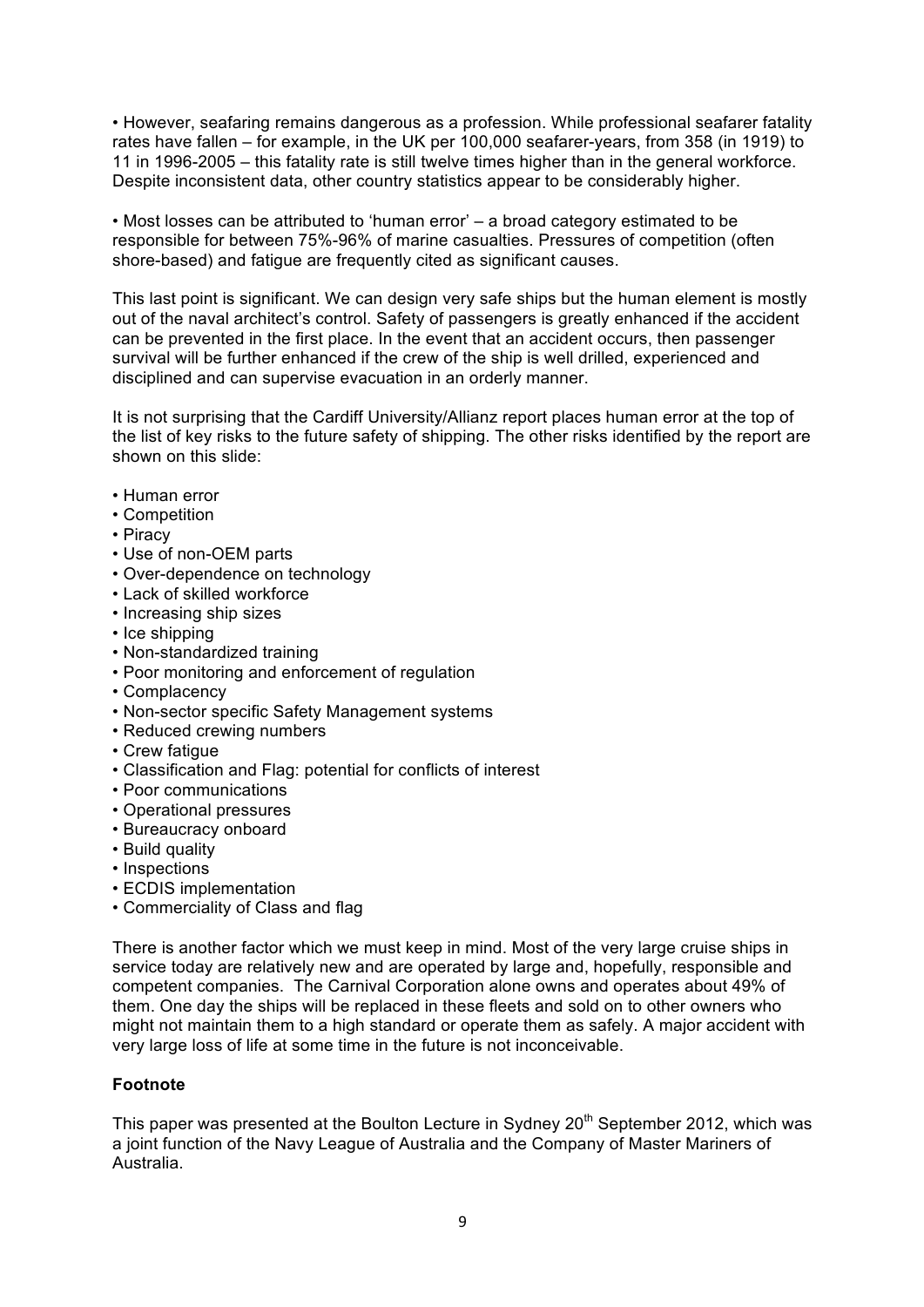The Boulton Lecture was inaugurated in 1991 in honour of the founder of the Company of Master Mariners of Australia, Captain Norman Boulton MBE, VRD B.Com, M.Inst. N., AAUG.

Captain Boulton was born in England in 1904 and died in 1992. The Company was founded in 1938 and currently has a membership throughout Australia of over 600 members.

#### **About the Author**

John Jeremy is a graduate of the University of New South Wales. He started work at Cockatoo Dockyard in 1960 and held a number of positions in the planning and technical areas before being appointed Technical Director of the company in 1976.

In 1981, John was appointed Managing Director of Cockatoo Dockyard Pty Ltd, then a member of the Vickers group of companies in Australia, before the company became a member of the Australian National Industries group in 1986.

He was Chief Executive of ANI Engineering Services Pty Ltd from January 1992 until October 1997.

John is a fellow of the Institution of Engineers Australia, a Fellow of the Royal Institution of Naval Architects and a member of the Society of Naval Architects and Marine Engineers. He is currently Editor of the *Australian Naval Architect.*

He is a member of the executive committee of the NSW Division of the Navy League of Australia and Vice President of the Naval Historical Society of Australia.

### **References**

Garzke, W. H. *et al*, '*Titanic*, The Anatomy of a Disaster: A Report from the Marine Forensic Panel (SD-7)', *Transactions*, Volume 105, 1997, The Society of Naval Architects and Marine Engineers, New York.

Dodman, J., 'SOLAS 2009 Stability Requirements: Implementation', *Transactions*, Volume 153, 2011, The Royal Institution of Naval Architects, London.

*Safety and Shipping 1912: From Titanic to Costa Concordia, an Insurers Perspective from Allianz Global Corporate and Speciality*, 2012, Seafarers International Research Centre, Cardiff University and Allianz Global Corporate and Speciality AG.

IMO, 'SOLAS: the International Convention for the Safety of Life at Sea, 1974', *Focus on IMO*, October 1998.

IMO, 'Surviving Disaster — Life-saving at Sea', *Focus on IMO*, January 2000.

IMO, *The IMO Passenger Ship Safety Initiative*, www.imo.org/OurWork/Safety/Regulations/Documents/Article-Seaways%20Magazine.pdf

IMO, *Passenger Ship Safety Recommendations agreed by IMO's Maritime Safety Committee*, MSC 90<sup>th</sup> Session, 16–25 May 2012, Briefing 18, 25 May 2012.

O'Neil, W. A., Address, Conference on Safety of Large Passenger Ships, Institute of Marine Engineers, 15 May 2000.